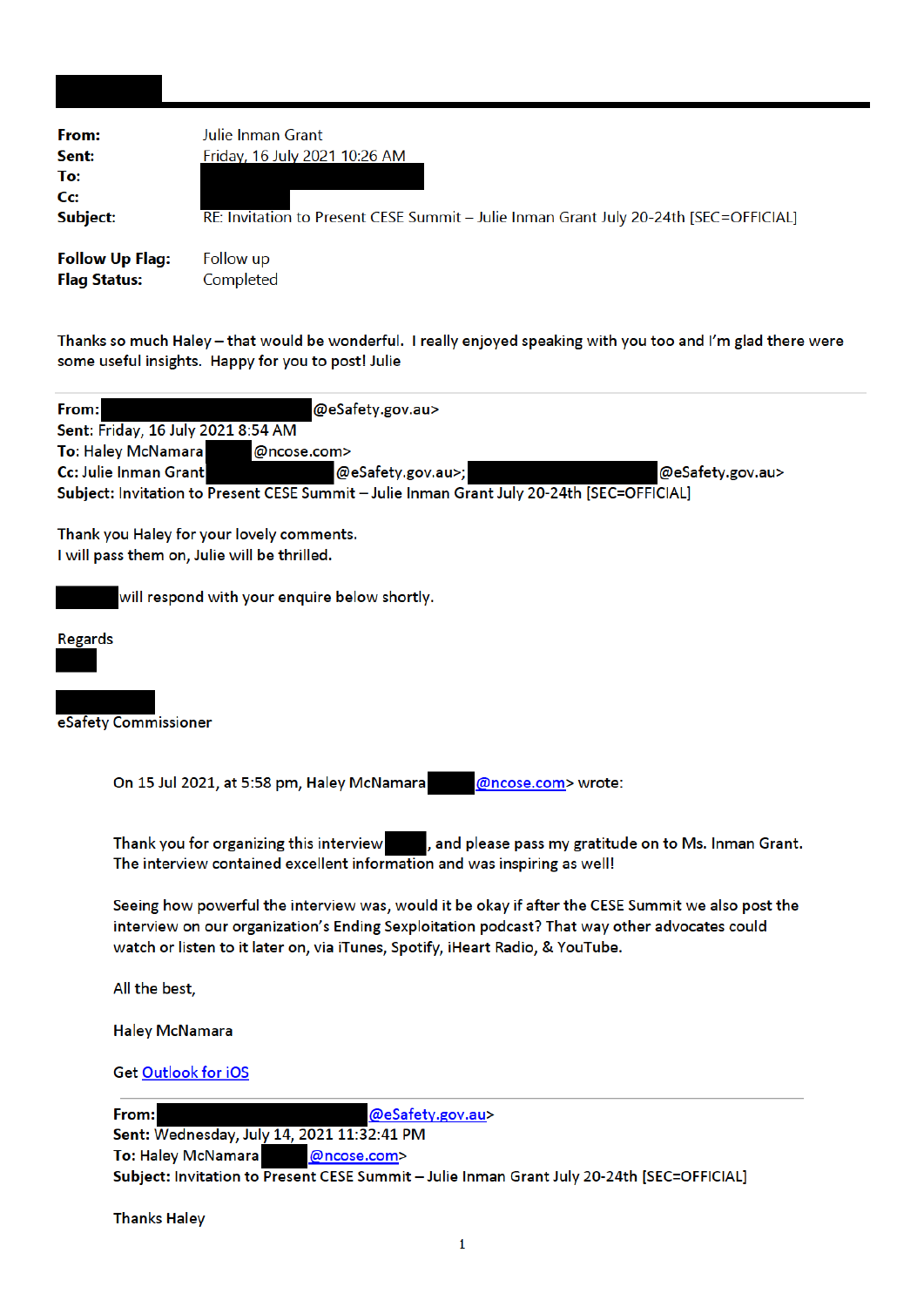#### All good.

| Regards                                 |                                                                                                |
|-----------------------------------------|------------------------------------------------------------------------------------------------|
| <b>From:</b> Haley McNamara @ncose.com> |                                                                                                |
| Sent: Thursday, 15 July 2021 12:52 AM   |                                                                                                |
| To:l                                    | @eSafety.gov.au>                                                                               |
|                                         | Subject: Re: Invitation to Present CESE Summit - Julie Inman Grant July 20-24th [SEC=OFFICIAL] |

Hi

Oops! Not sure why that is, I just attempted to fix it – let me know if it's still incorrect!

All the best,

Haley

**From:** @eSafety.gov.au> **Date:** Wednesday, July 14, 2021 at 5:34 AM **To:** Haley McNamara @ncose.com> **Subject:** RE: Invitation to Present CESE Summit – Julie Inman Grant July 20‐24th [SEC=OFFICIAL]

Hi Haley

The Zoom link has landed at 4pm AEST. Is it still to be at 5pm AEST?

If so, could you please update the invite.

Thanks



<image043.png>

<image044.png>

eSafety acknowledges the Traditional Custodians of country throughout Australia and their continuing connection to land, water, culture and community. We pay our respects to Aboriginal and Torres Strait cultures, and to Elders past, present and emerging. <image045.png>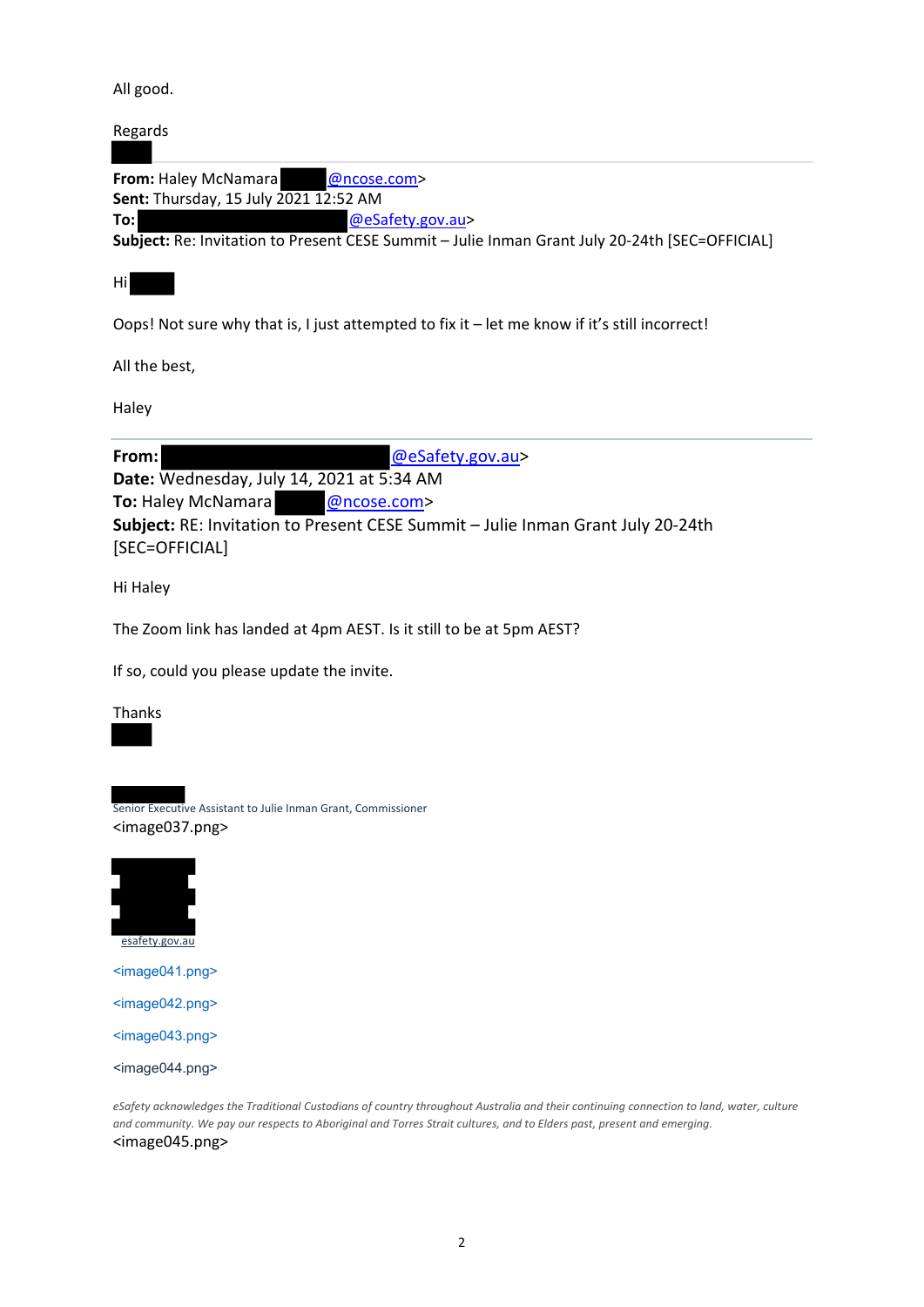**From: Sent:** Wednesday, 14 July 2021 8:27 AM To: 'Haley McNamara' **@ncose.com>** Cc: **CC:** @eSafety.gov.au>; Katheryn Snyder @ncose.com>; Invitations@esafety.gov.au; @eSafety.gov.au> **Subject:** Invitation to Present CESE Summit – Julie Inman Grant July 20‐24th [SEC=OFFICIAL]

Many thanks Haley

I have received the Zoom invite and I have sent internally.

Best wishes for your upcoming event.

Kind regards

Senior Executive Assistant to Julie Inman Grant, Commissioner <image037.png>



<image041.png>

<image042.png>

<image043.png>

<image044.png>

eSafety acknowledges the Traditional Custodians of country throughout Australia and their continuing connection to land, water, culture and community. We pay our respects to Aboriginal and Torres Strait cultures, and to Elders past, present and emerging. <image045.png>

| From: Haley McNamara                | @ncose.com>                                                                                    |                |
|-------------------------------------|------------------------------------------------------------------------------------------------|----------------|
| Sent: Tuesday, 13 July 2021 9:54 PM |                                                                                                |                |
| To:l                                | @eSafety.gov.au>                                                                               |                |
| cc:                                 | @eSafety.gov.au>; Katheryn Snyder                                                              | $@ncose.com$ ; |
| Invitations@esafety.gov.au          |                                                                                                |                |
|                                     | Subject: Re: Invitation to Present CESE Summit - Julie Inman Grant July 20-24th [SEC=OFFICIAL] |                |
|                                     |                                                                                                |                |

Thanks , I just sent it you you!

Sincerely,

Haley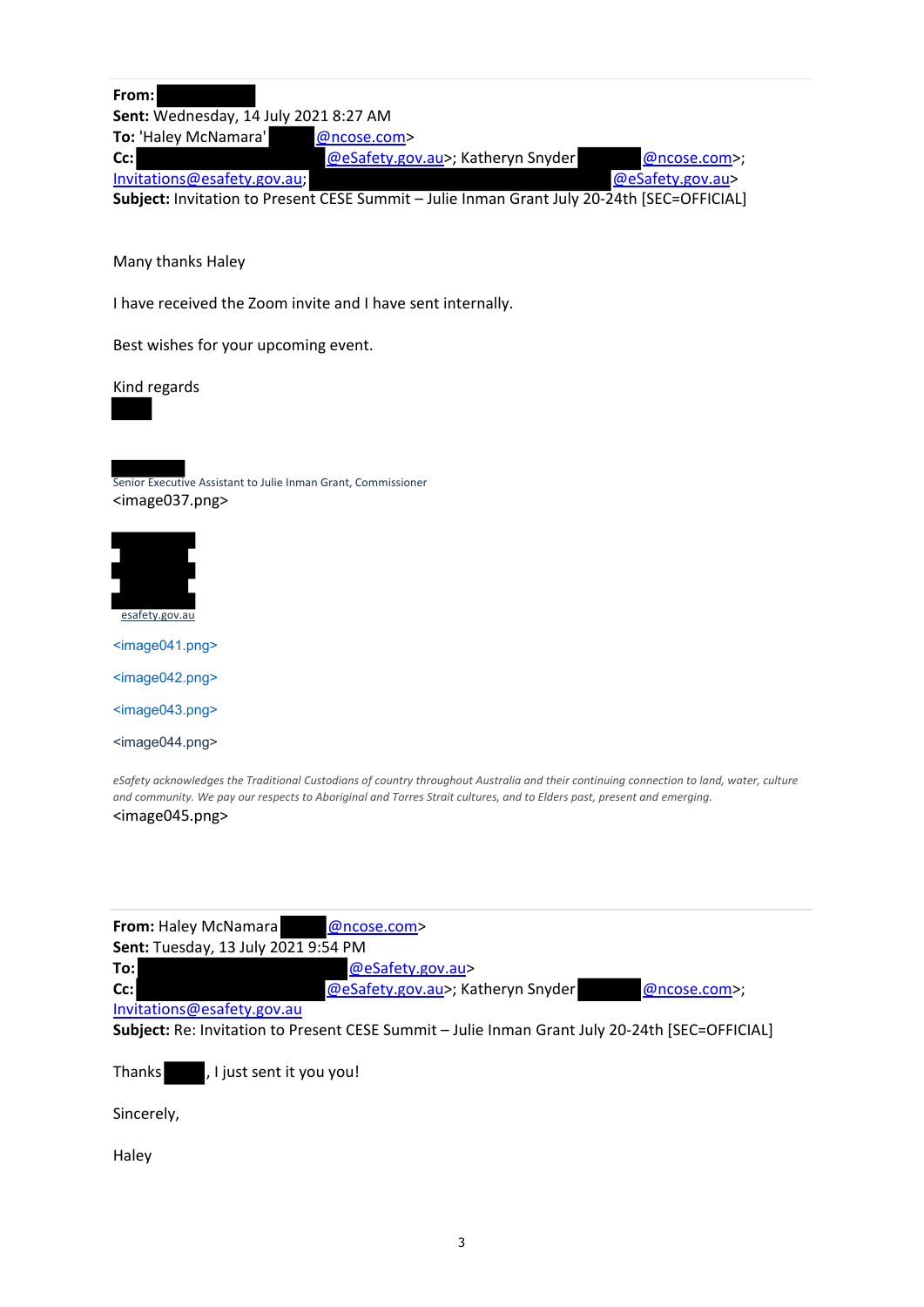| From:                                   | @eSafety.gov.au>                                                                     |              |
|-----------------------------------------|--------------------------------------------------------------------------------------|--------------|
| Date: Monday, July 12, 2021 at 11:27 PM |                                                                                      |              |
| <b>To: Haley McNamara</b>               | @ncose.com>                                                                          |              |
| $Cc$ :                                  | @eSafety.gov.au>, Katheryn Snyder                                                    | @ncose.com>, |
|                                         | Invitations@esafety.gov.au <invitations@esafety.gov.au></invitations@esafety.gov.au> |              |

**Subject:** Invitation to Present CESE Summit – Julie Inman Grant July 20‐24th [SEC=OFFICIAL]

Many thanks Haley.

If you could please send a calendar invite to me, I will circulate at eSafety.

Kind regards

**Karen Pasfield** Senior Executive Assistant to Julie Inman Grant, Commissioner <image046.png>



<image050.png> <image051.png> <image052.png> <image053.png>

eSafety acknowledges the Traditional Custodians of country throughout Australia and their continuing connection to land, water, culture and community. We pay our respects to Aboriginal and Torres Strait cultures, and to Elders past, present and emerging. <image054.png>

| <b>From: Haley McNamara</b>        | @ncose.com>                                                                                    |
|------------------------------------|------------------------------------------------------------------------------------------------|
| Sent: Monday, 12 July 2021 8:28 PM |                                                                                                |
| To:                                | @eSafety.gov.au>; Katheryn Snyder<br>@ncose.com>;                                              |
| Invitations@esafety.gov.au         |                                                                                                |
| Cc:                                | @eSafety.gov.au>                                                                               |
|                                    | Subject: Re: Invitation to Present CESE Summit - Julie Inman Grant July 20-24th [SEC=OFFICIAL] |

Thank you so much! Here is the zoom link for the meeting on Thursday, for 5pm AET.

https://zoom.us/j/94653830676

If there is an email address I should send a calendar invitation to just let me know and I'll be happy to do that as well.

Best,

Haley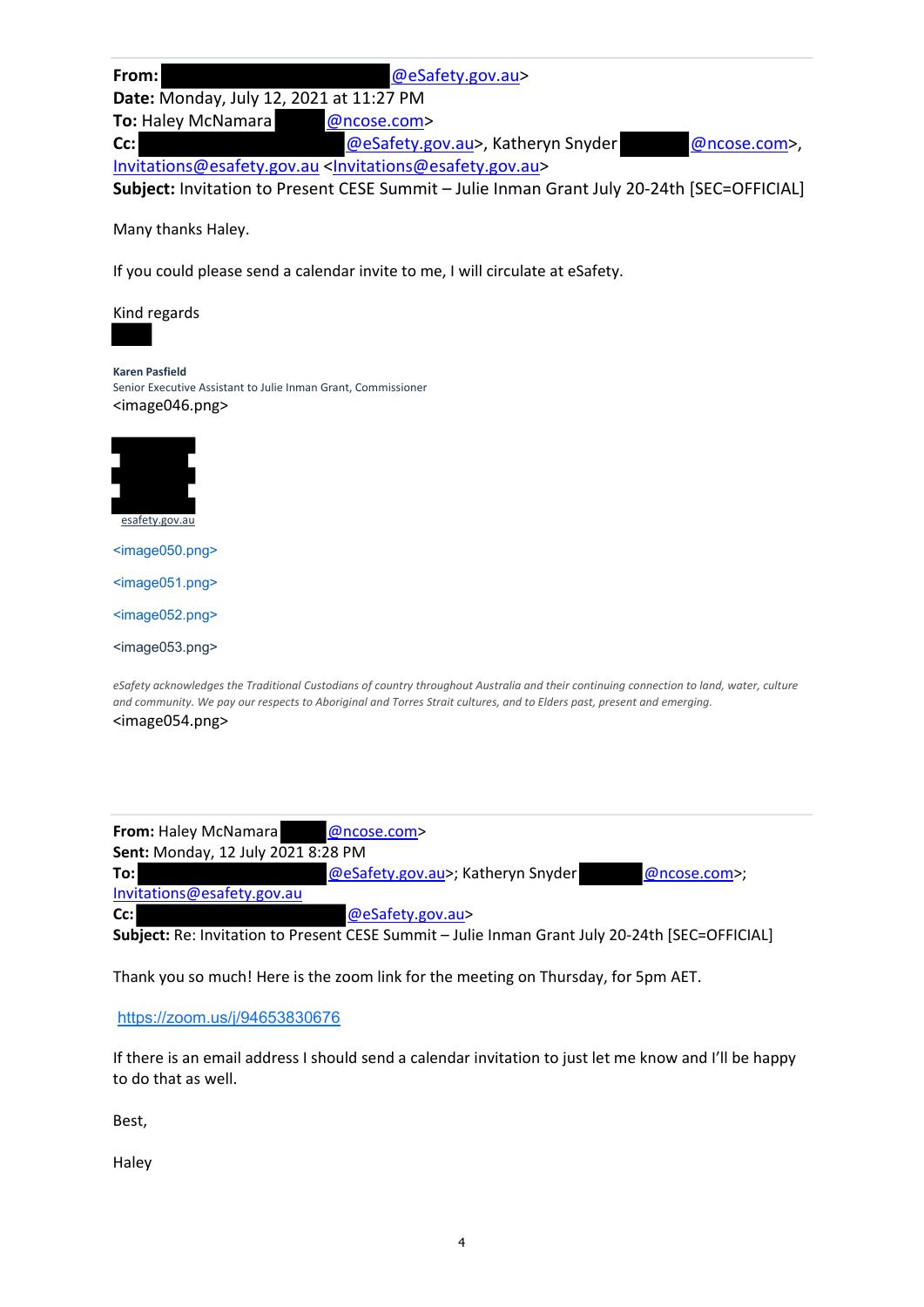| From:                                                     | @eSafety.gov.au>                                                                |                  |
|-----------------------------------------------------------|---------------------------------------------------------------------------------|------------------|
| Date: Friday, July 9, 2021 at 6:43 AM                     |                                                                                 |                  |
| <b>To: Katheryn Snyder</b>                                | @ncose.com>, Invitations@esafety.gov.au                                         |                  |
| <invitations@esafety.gov.au></invitations@esafety.gov.au> |                                                                                 |                  |
| Cc: Haley McNamara @ncose.com>,                           |                                                                                 | @eSafety.gov.au> |
|                                                           | Subject: RE: Invitation to Present CESE Summit - Julie Inman Grant July 20-24th |                  |
| [SEC=OFFICIAL]                                            |                                                                                 |                  |

**Dear Kathervn** 

Thursday, 15 July at 5pm would be a good time for Julie to do this work.

We look forward to the interaction with Haley.

Please send through a zoom link.



Dear

I hope this email finds you well. We are excited that Commissioner Inman Grant is able and willing to part icipate in this CESE Summit. A 1:1 interview style presentation will be fine with us. Our Vice President of Global Partnerships and Events, Haley McNamara will be the one to conduct the 1:1 interview. Please find below the list of the questions we would like to discuss:

**• Commissioner Inman Grant's personal** background and what the eSafety **Commission is / why it's needed**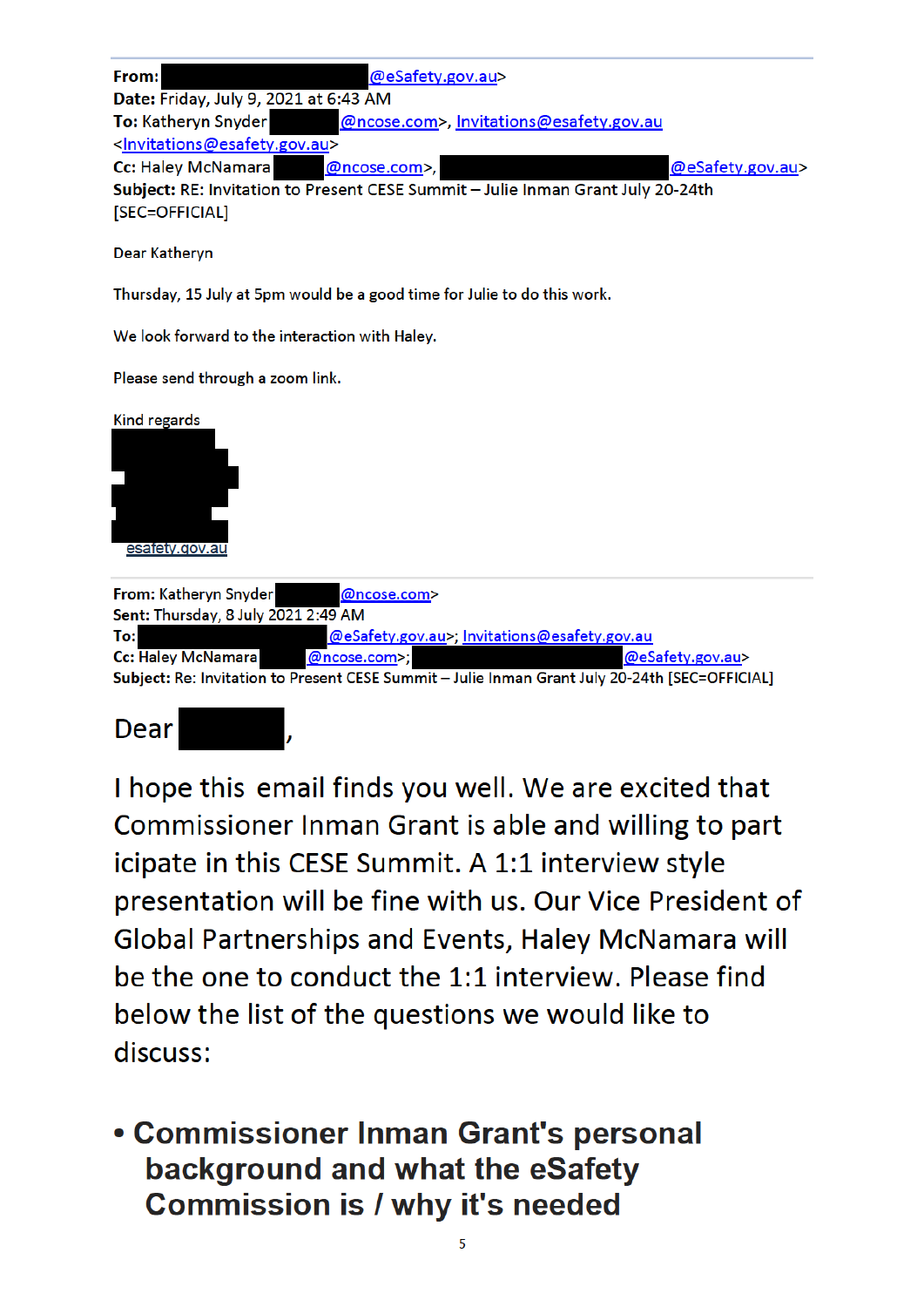- **the Safety by Design principles and particularly how they may help stop grooming or online sexual abuse**
- **how she's worked with different stakeholders including NGOs, and the importance of those partnerships**
- **what are the responsibilities of corporations to prevent or intervene in online sexual exploitation**
- **the rising problem of image-based abuse and what tools / support they offer**
- **an overview of where Australia currently stands regarding user age verification for online pornography**
- **Now that the eSafety Commissioner is developing a roadmap for what implementing age verification could look like, what are the potential benefits of age verification that they're seeing / what are the more challenging questions they wrestle with**
- **Any advice for those who work with or within other country's governments on how to set up something similar to the eSafety Commission's work, or to be more proactive about addressing these problems**

Please respond with which of the following dates/times will work for the Commissioner to record the interview with us and we will send a Zoom link with the invitation details.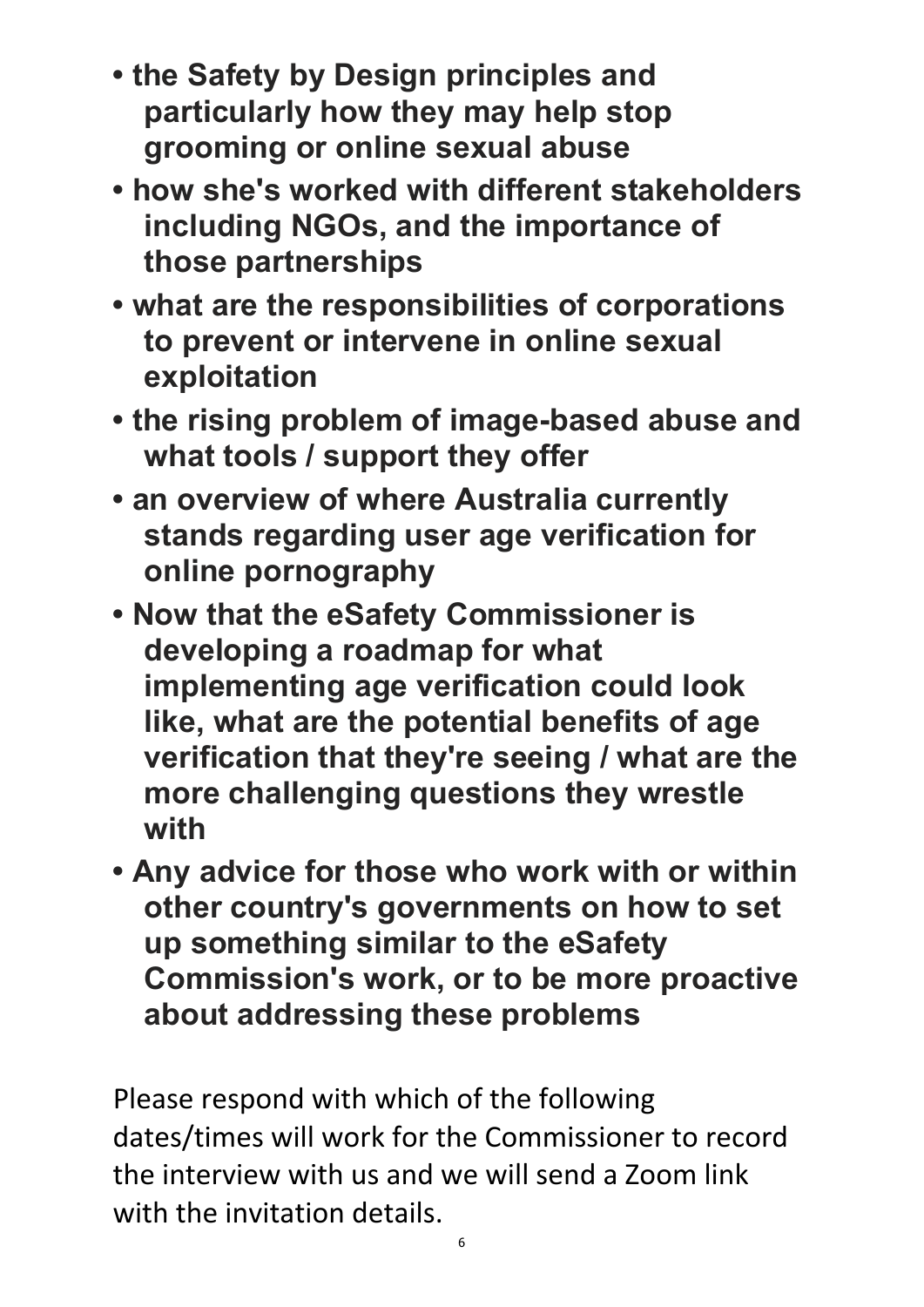Friday July 9th at 5pm, 6pm, 7pm Australian Eastern Time Tuesday July 13th at 5pm, 6pm, 7pm Australian Eastern Time Wednesday July 14th at 5pm, 6pm, 7pm Australian Eastern Time Thursday July 15th at 5pm, 6pm, 7pm Australian Eastern Time

If you have any further questions or concerns, please do not hesitate to contact me.

Warm Regards,

Katheryn NCOSE Events

From:  $@$ eSafety.gov.au> Sent: Tuesday, July 6, 2021 1:03 AM To: Katheryn Snyder; Invitations@esafety.gov.au Cc: Haley McNamara; Subject: RE: Invitation to Present CESE Summit – Julie Inman Grant July 20‐24th [SEC=OFFICIAL]

Dear Katheryn

Thanks for your email. The Commissioner will be able to participate in your upcoming CESE Summit with the Vice President, Haley McNamara.

Could this be achievable on a Zoom call in a 1:1 interview with the VP?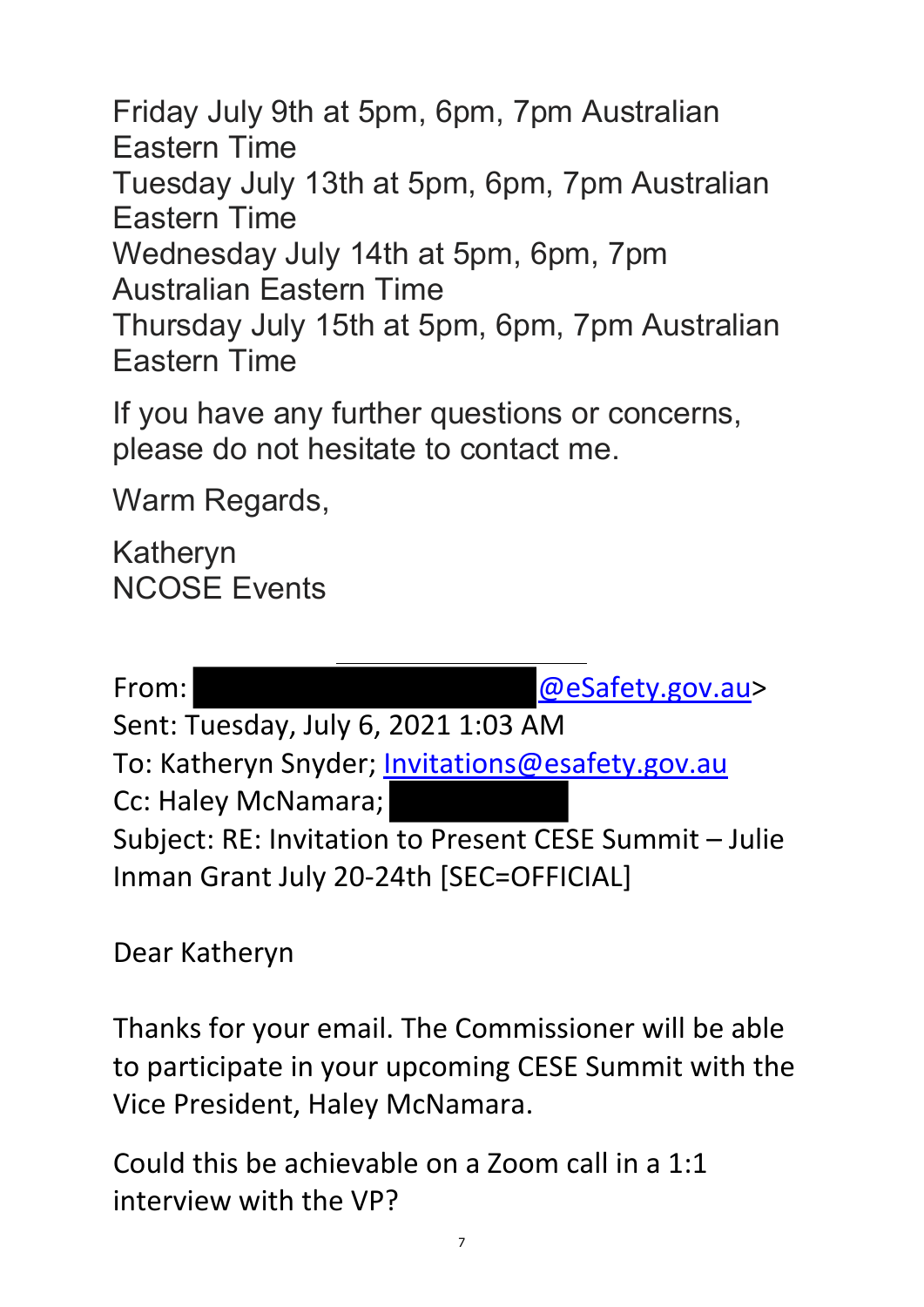To assist in our planning and preparation we would be grateful if you could please advise the interview questions in advance.

To this end, could you please confirm what the anticipated date would be for this Zoom call.

Thank you for the opportunity to be involved in this critical event #EndExpoloitationMovement! We don't need an honorarium to be paid.

Looking forward to hearing from you soon – if a call would work to talk about things let's have a call.

8 <image055.png> or <image056.png> <image057.png> esafety.gov.au From: Katheryn Snyder @ncose.com> Sent: Wednesday, 30 June 2021 2:09 AM **To: Invitations@esafety.gov.au Cc: @eSafety.gov.au>;**

#### Kind regards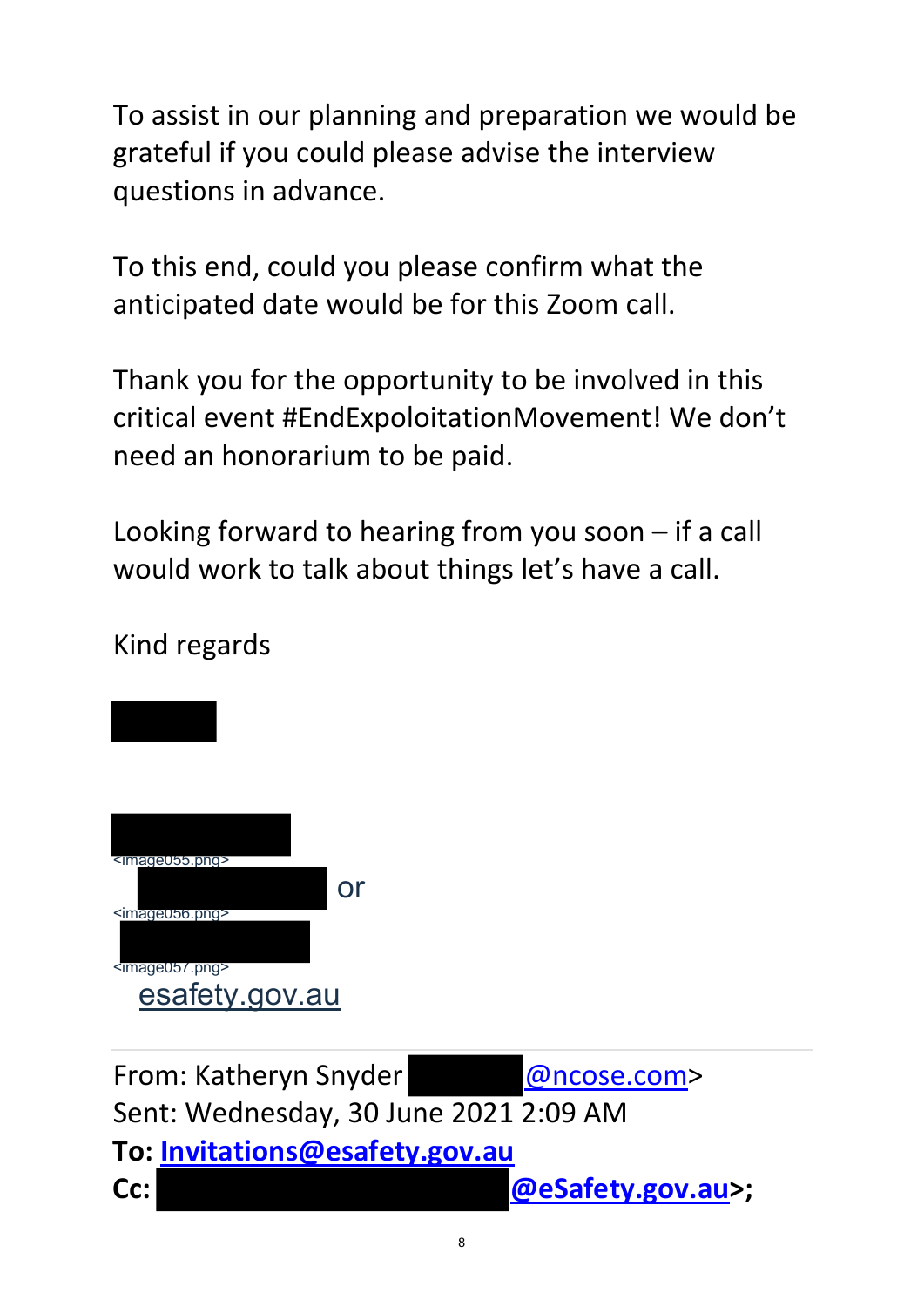**Haley McNamara @ncose.com> Subject: Re: Invitation to Present CESE Summit – Julie Inman Grant July 20‐24th [SEC=OFFICIAL]**



**I spoke with my colleagues today and due to the closeness of the Summit date, if Ms. Inman Grant has the time and would be able to participate, we would love for her to do a prerecorded presentation, or she may participate in an interview style presentation with our Vice President, Haley McNamara. Please let us know whichever style is more convenient and would allow Ms. Inman Grant time to prepare.** 

**Here are the answers to your questions in bold:** 

 **Name of event**

**Coalition to End Sexual Exploitation Online Global Summit 2021** 

 **Purpose/goals of the event**

**Please find the information about the CESE Summit on our website here.**

 **Date and time**

**July 20-24th**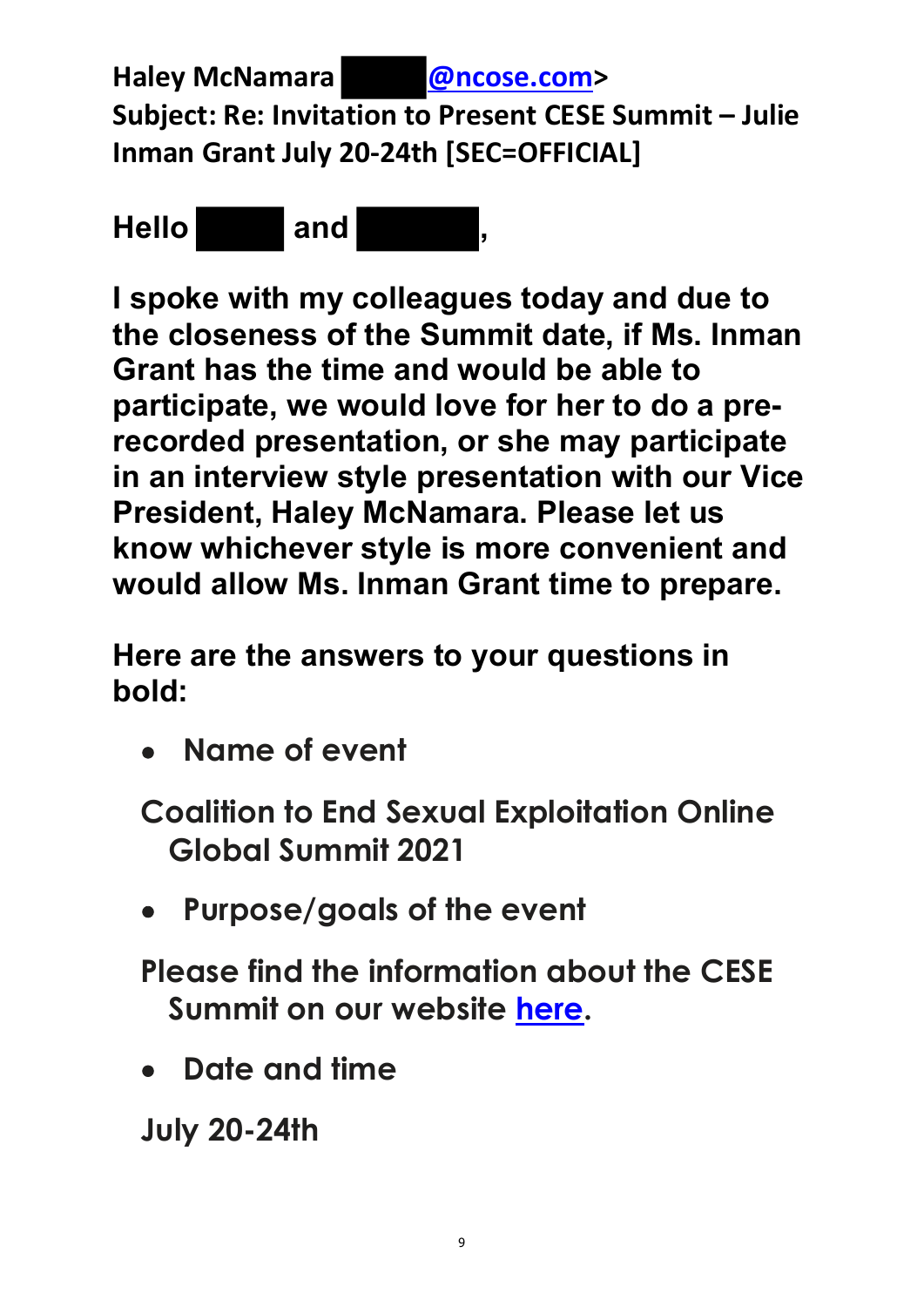**Location (if virtual – what platform and is a recorded message an option)**

**The Summit is virtual and we are only doing pre-recorded presentations**

 **Expected number of attendees and their areas of interest if applicable**

**Last year we had over 22,000 attendees. This year our goal is 25,000**

 **Names of other speakers**

**Please find the list of speakers here.** 

 **Background on your organisation** 

**The National Center on Sexual Exploitation has been a leader in the movement since the early 1960's. Please find more information about our history and staff members by visiting our website here. We work with National and Global leaders to fight against the sexual atrocities of humanity.** 

**Please find the logistics of the event below and please ignore the deadline dates. If it all possible we would love to have Ms. Inman Grant's recorded presentation or interview by July 9th if she agrees to participate.**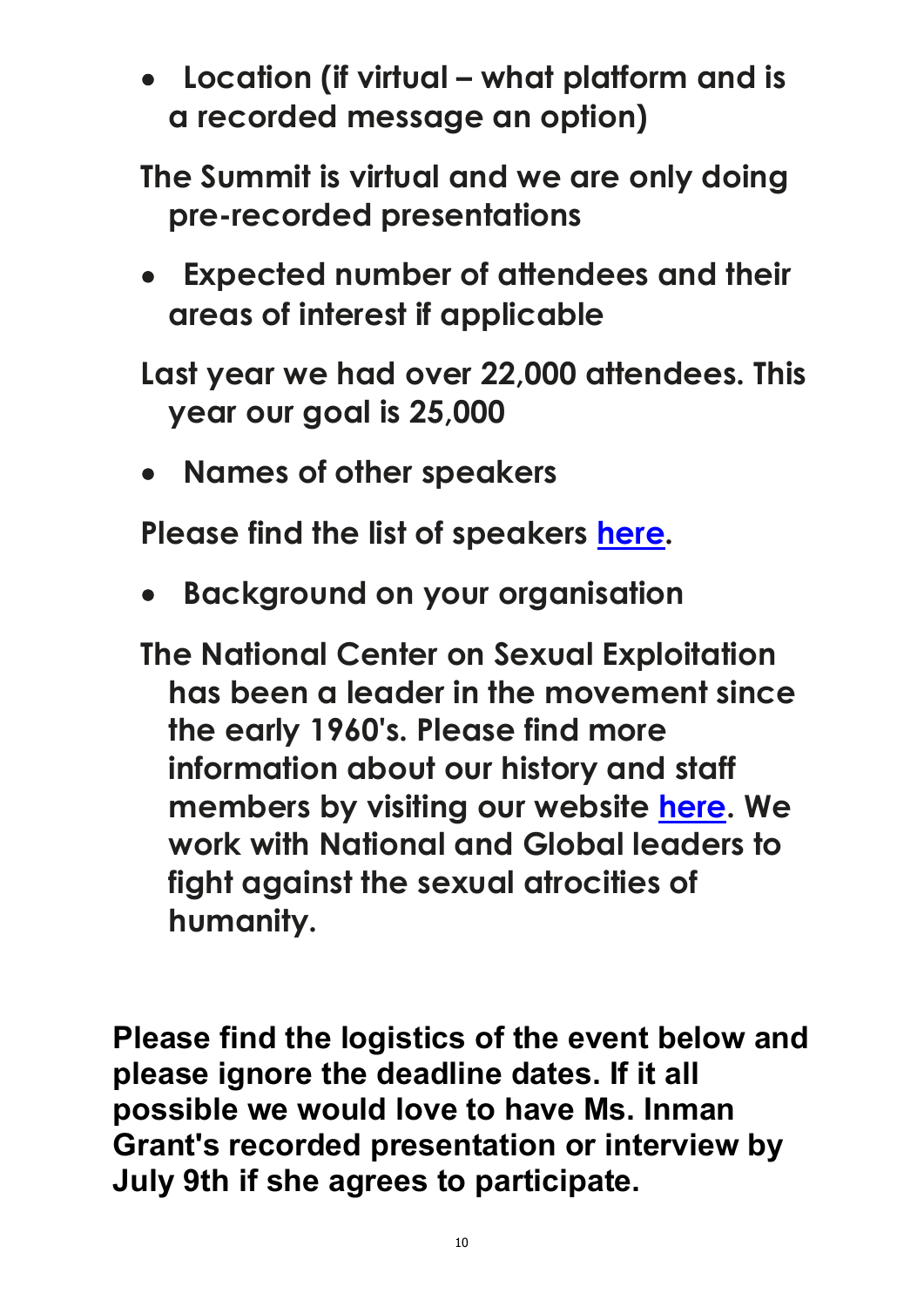# Speaker Agreement

**Please sign the speaker agreement that will be emailed to you upon agreeing to participate from DocuSign with the subject line:** *Please DocuSign: Speaker Agreement\_2021 CESE Summit.docx*

### Presentation Details

- **Title: TBD ‐ we would love to hear your thoughts on a title and content of what you would like to potentially present.**
- **Time Limit: 20‐25 minutes**
- **Format:**

**o Pre‐recorded Presentation with NCOSE on or before July 9, 2021. You may record the presentation on your own and send us the downloadable file or you may record with us via Zoom. Please let us know which you prefer.** 

**We are also open to doing an interview‐ style presentation with our VP, Haley McNamara.** 

# Honoraria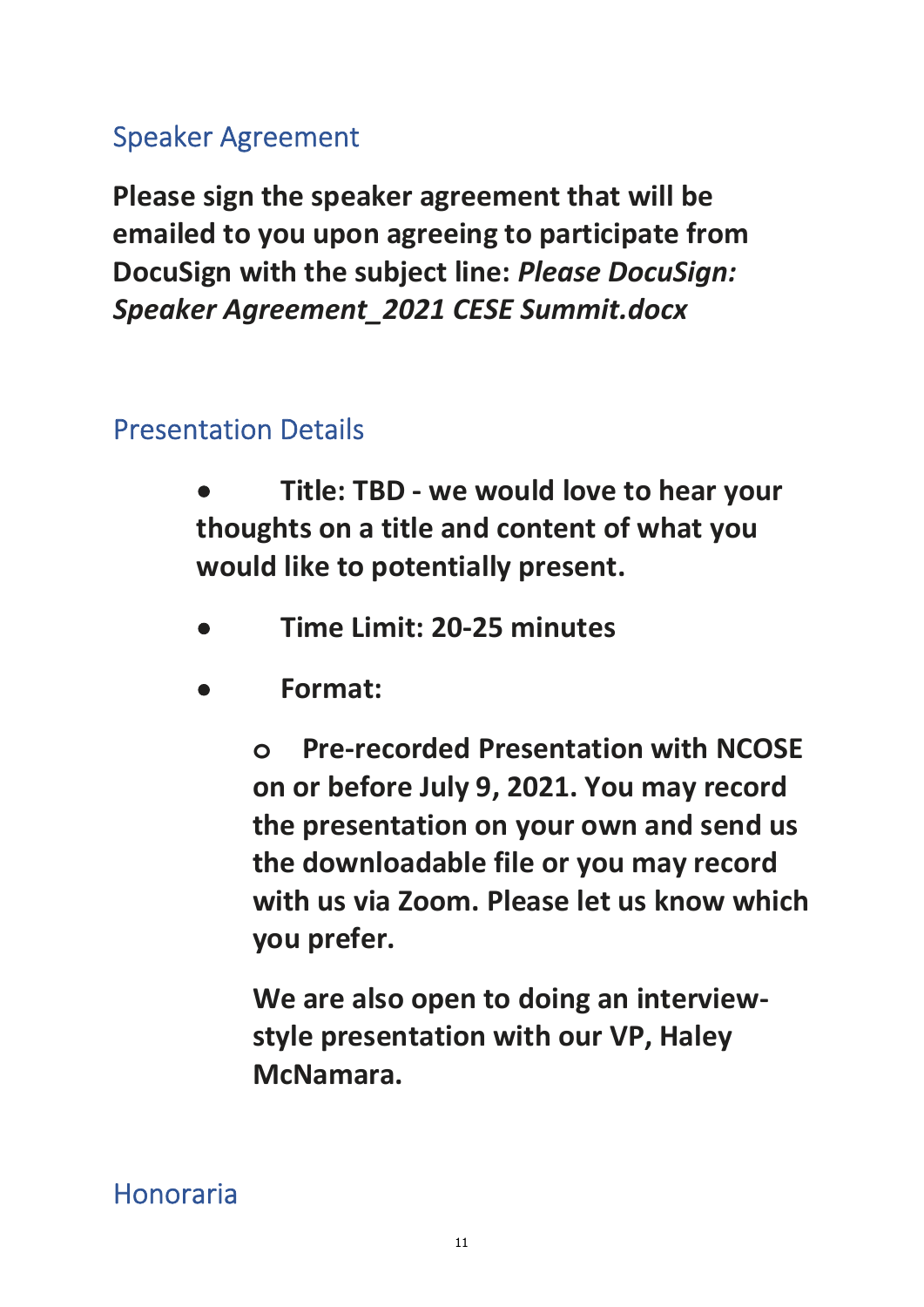**We can offer you \$100 USD honoraria for your pre‐recorded presentation for participating. We will send payment by PayPal or by check by Aug 5.** 

 **Affiliate Opportunity: The Summit is free to attend in real‐time, but upgraded tickets can be purchased for life‐time access to presentations. If you would like to promote the Summit and receive 50% of any tickets purchased through your affiliate link, please reach out to us at @ncose.com and we will create a custom link for you.** 

 **You can also use the event platform to push any books, programs, or products you may have (of course you keep 100% of proceeds).**

# Logistics

 **Event Website: www.EndExploitationSummit.com** 

 **The guiding values behind this event can be found here.** 

 **You can find promotional content to share with your network here.**

**Password:**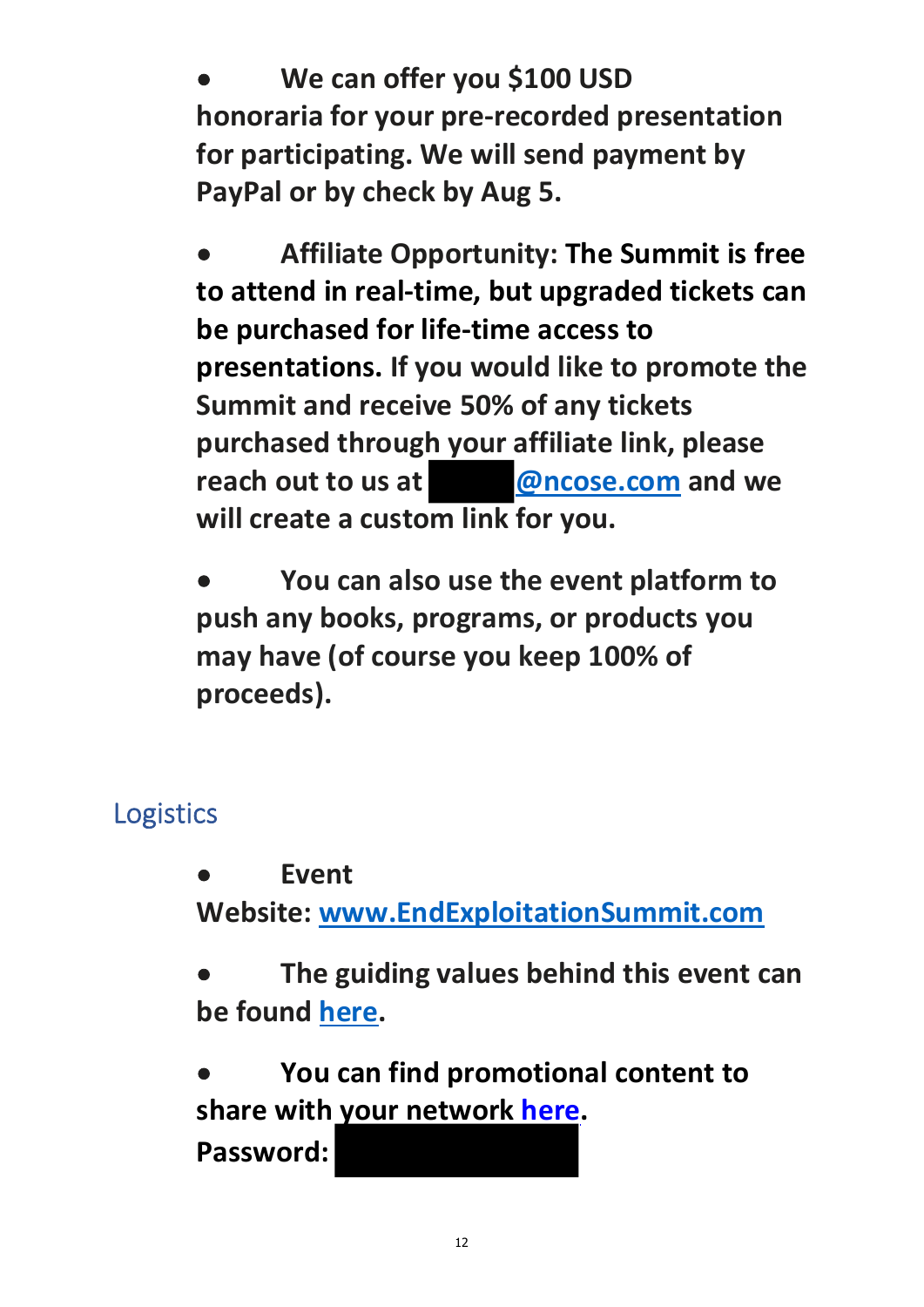**The #CESESummit is hosted by the National Center on Sexual Exploitation, director of the Coalition to End Sexual Exploitation. You can learn more about and join the Coalition here.**

**Attached is our speaker information packet with further details. We will be sending your Whova (the platform we are using for the summit) link shortly for you to review.** 

**Please let me know what else I can do to help. , if you would like to set up a meeting this week, I can arrange that as well or if email is good to communicate by, that works for me too.** 

**We appreciate the consideration and look forward to hearing from you.** 

**Warm Regards,** 

**Katheryn Snyder**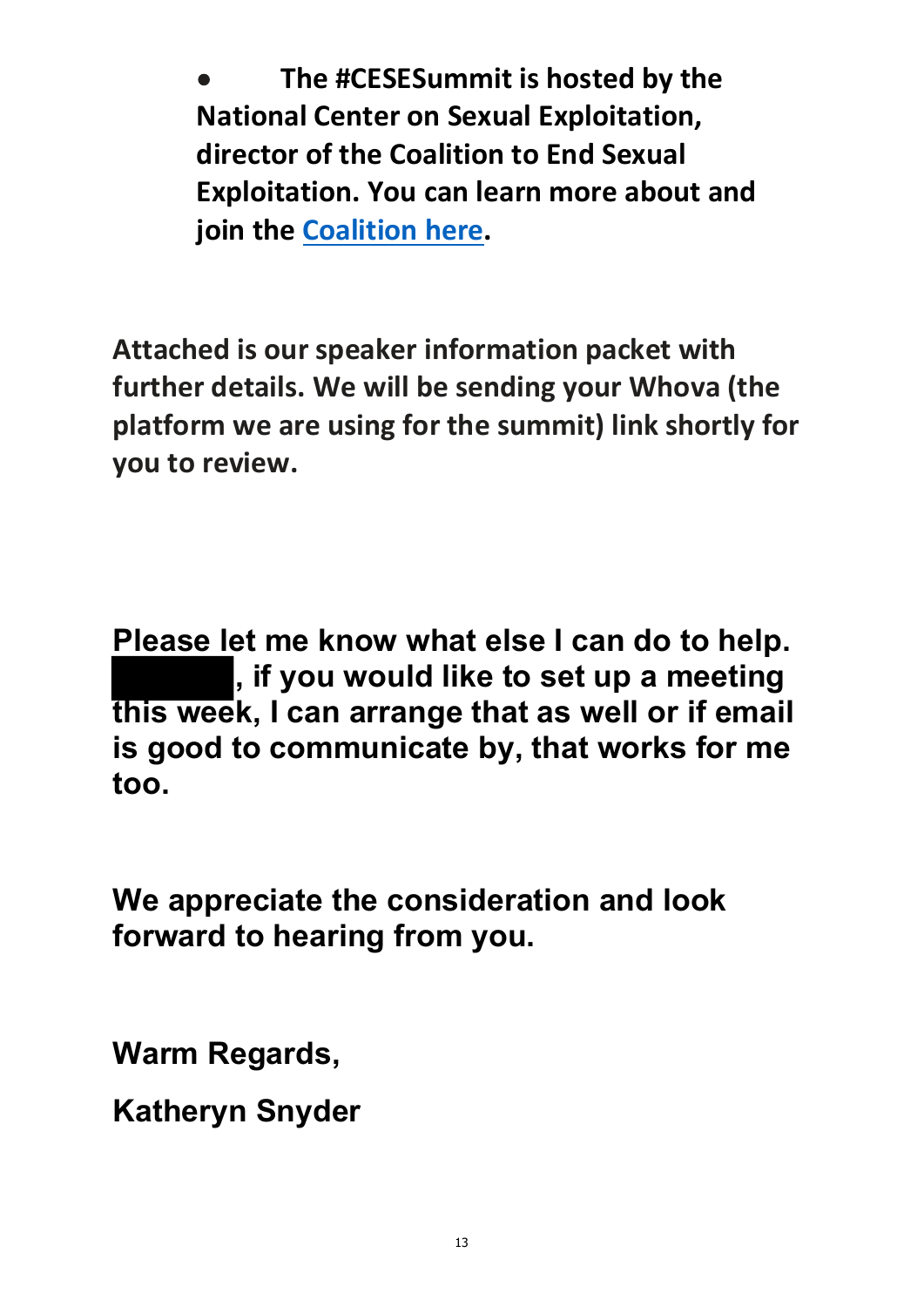# **Global Partnerships and Events, Fellow** | National Center on Sexual Exploitation

@ncose.com E:

W: www.EndSexualExploitation.org

From: Invitations@esafety.gov.au <Invitations@esafety.gov.au> Sent: Tuesday, June 22, 2021 8:33 PM To: Katheryn Snyder @ncose.com> @eSafety.gov.au> Cc: Subject: Invitation to Present CESE Summit - Julie Inman Grant July 20-24th [SEC=OFFICIAL]

**Dear Katheryn** 

Sincere apologies for the late reply. We have had major deliverables this month including our Online Safety Bill going through the Senate.

Thank you for the kind invitation sent to the eSafety **Commissioner, Ms Julie Inman Grant to participate in** the upcoming CESE Summit in July for a live panel discussion.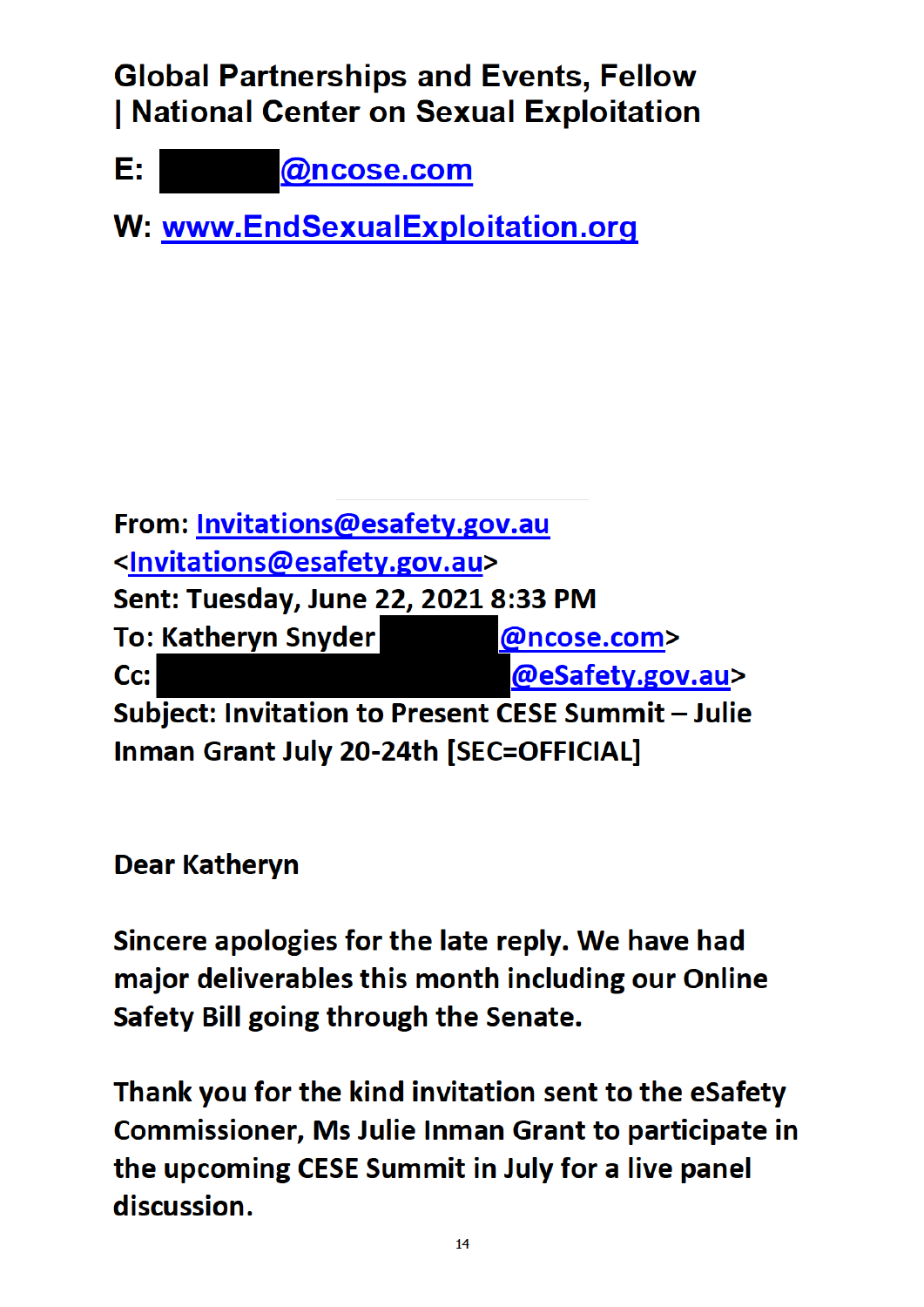**If possible, are you or a colleague available to have a brief chat with our Senior Executive Officer, to clarify the options available for the Commissioner for both the virtual live platform (panel) or a pre‐recorded (presentation) platform logistics and perhaps discuss the content other panelists will speak to, at your earliest convenience.**

**We realise the Summit is fast approaching and we will be in a position with the Commissioner's schedule to make a decision.**

**I have copied into this email for further communications.**

**Kind regards**

**Senior Executive Assistant to Julie Inman Grant, Commissioner**

**<image058.png>**

| <image055.png></image055.png> |
|-------------------------------|
|                               |
| $\leq$ image056.png>          |
|                               |
|                               |
| <image057.png></image057.png> |
| esafety.gov.au                |

**<image059.png>**

**<image060.png>**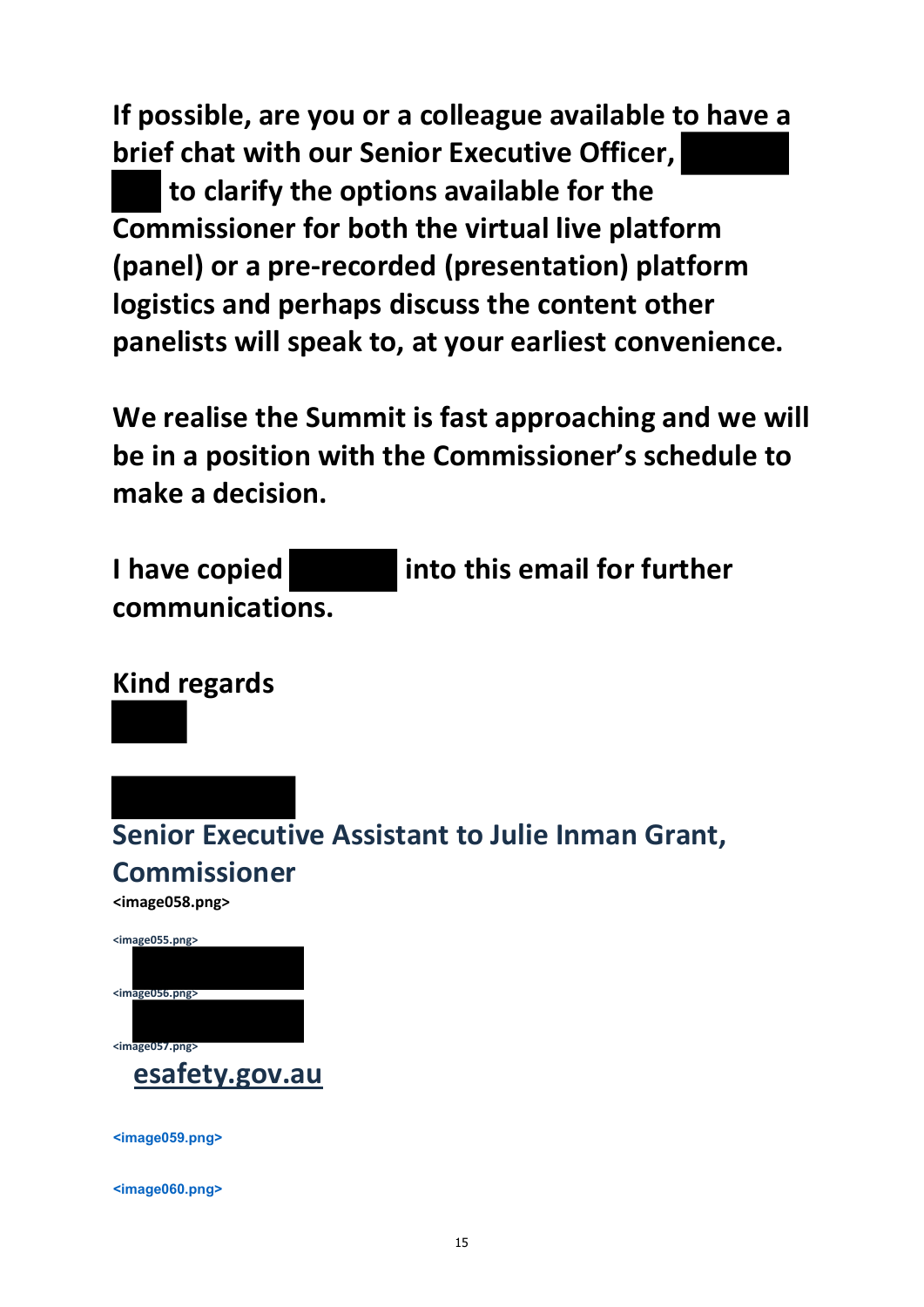**<image062.png>**

*eSafety acknowledges the Traditional Custodians of country throughout Australia and their continuing connection to land, water, culture and community. We pay our respects to Aboriginal and Torres Strait cultures, and to Elders past, present and emerging.* **<image063.png>**

**NOTICE: This email message is for the sole use of the intended recipient(s) and may contain confidential and privileged information. Any unauthorized review, use, disclosure or distribution is prohibited. If you are not the intended recipient, please contact the sender by reply email and destroy all copies of the original message.**

NOTICE: This email message is for the sole use of the intended recipient(s) and may contain confidential and privileged information. Any unauthorized review, use, disclosure or distribution is prohibited. If you are not the intended recipient, please contact the sender by reply email and destroy all copies of the original message.

NOTICE: This email message is for the sole use of the intended recipient(s) and may contain confidential and privileged information. Any unauthorized review, use, disclosure or distribution is prohibited. If you are not the intended recipient, please contact the sender by reply email and destroy all copies of the original message.

NOTICE: This email message is for the sole use of the intended recipient(s) and may contain confidential and privileged information. Any unauthorized review, use, disclosure or distribution is prohibited. If you are not the